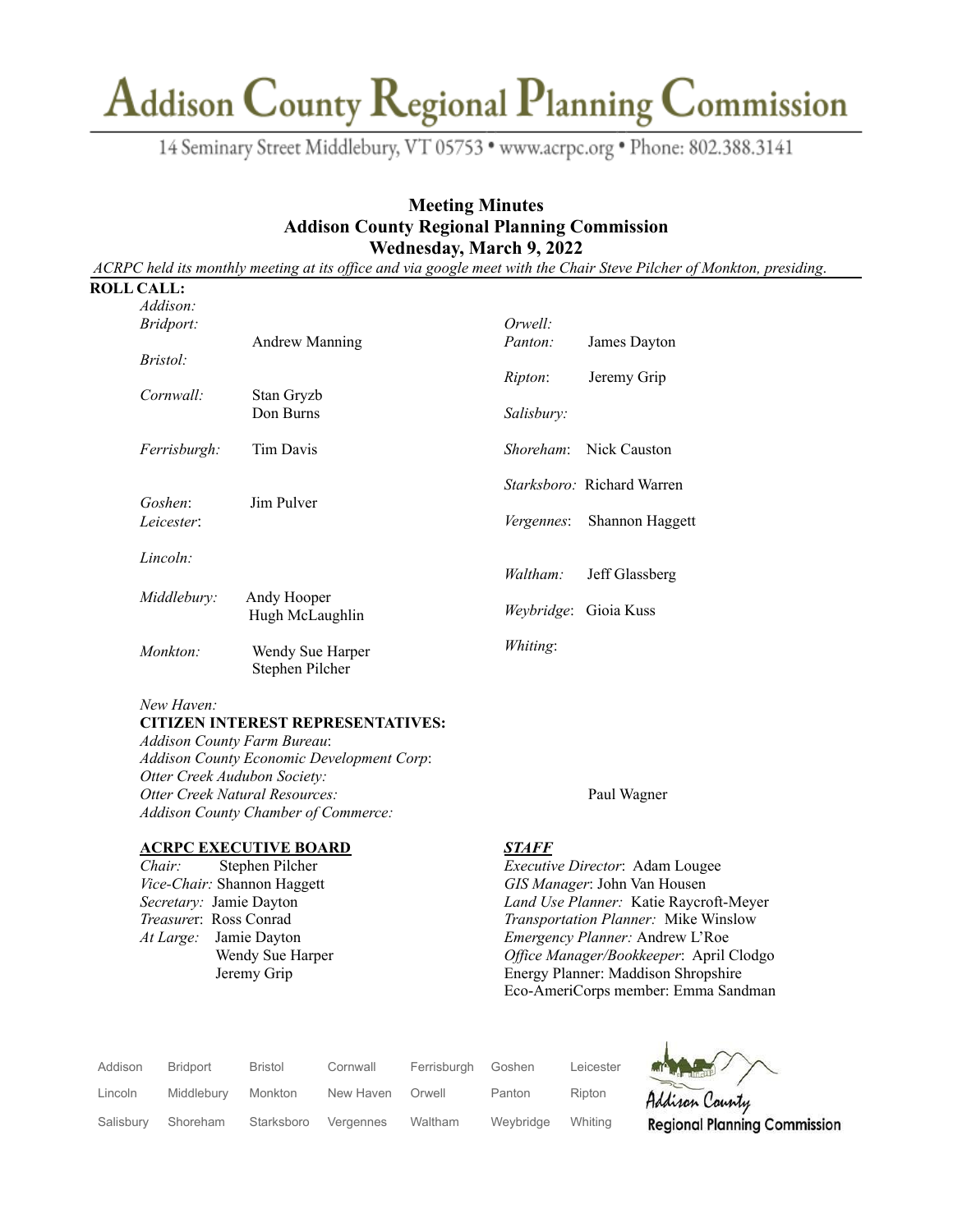**7:00 p.m. Business Meeting:** Stephen Pilcher welcomed the Commissioners and moved the commission directly to the business meeting at 7:01.

- **I. Approval of the February 9, 2022 minutes: Wendy Sue Harper moved approval of the minutes amended to include Gioia Kuss's attendance. Jeffery Glassberg seconded the motion. The minutes passed unanimously by voice vote/show of hands with Nick Causton abstaining.**
- **II. Executive Board Minutes**: The Executive Board minutes are included in the package for informational purposes. Steve inquired whether any one had questions, no one responded so he moved to the Treasurer's Report.
- **III. Treasurer's Report:** Adam gave a Treasurer's Report for the end of January 2022. Adam noted that cash flow remains strong, that cash on hand is significantly more than we are used to seeing, and receivables remain high. Adam noted that earned revenue remains basically even with expenses, once prepaid items are removed. **Shannon Haggett moved to accept the Treasurer's Report as presented. Jeremy Grip seconded the motion, which passed unanimously by voice vote/show of hands.**

### **IV. Committee Reports:**

Act 250/Section 248 Committee, Economic Development, Housing, Local Government and Natural Resources Committees: No meeting.

Transportation Advisory Committee: Shannon Haggett noted the committee had received a presentation from VTrans on its plans to rebuild and re-open Route 125 by the Champlain Bridge.

Energy Committee: Jeremy Grip reported that **the Committee had changed its meeting night to the First Tuesday of the month at 7:00 p.m.** He noted the committee is still looking for more participation. It instructed Maddi that it was most interested in pursuing weatherization work. She will be holding a seminar on weatherizing town buildings on March 22nd at 5:30. At its next meeting the Energy committee will invite CEAC to discuss their Energy Plan and to collaborate.

Economic Development Committee: Adam noted that Andrew is organizing a meeting of the Economic Development Committee to support ACRPC's brownfields work.

**V. Joint Partner's Report**/**Delegate Staff Recognition:** Adam recognized Will Sipsey of Lincoln. Will has served on the TAC for as long as I can remember, most recently serving as Chair. He is stepping down this year. I wanted to officially thank him for the work he did on behalf of his home town of Lincoln and the region.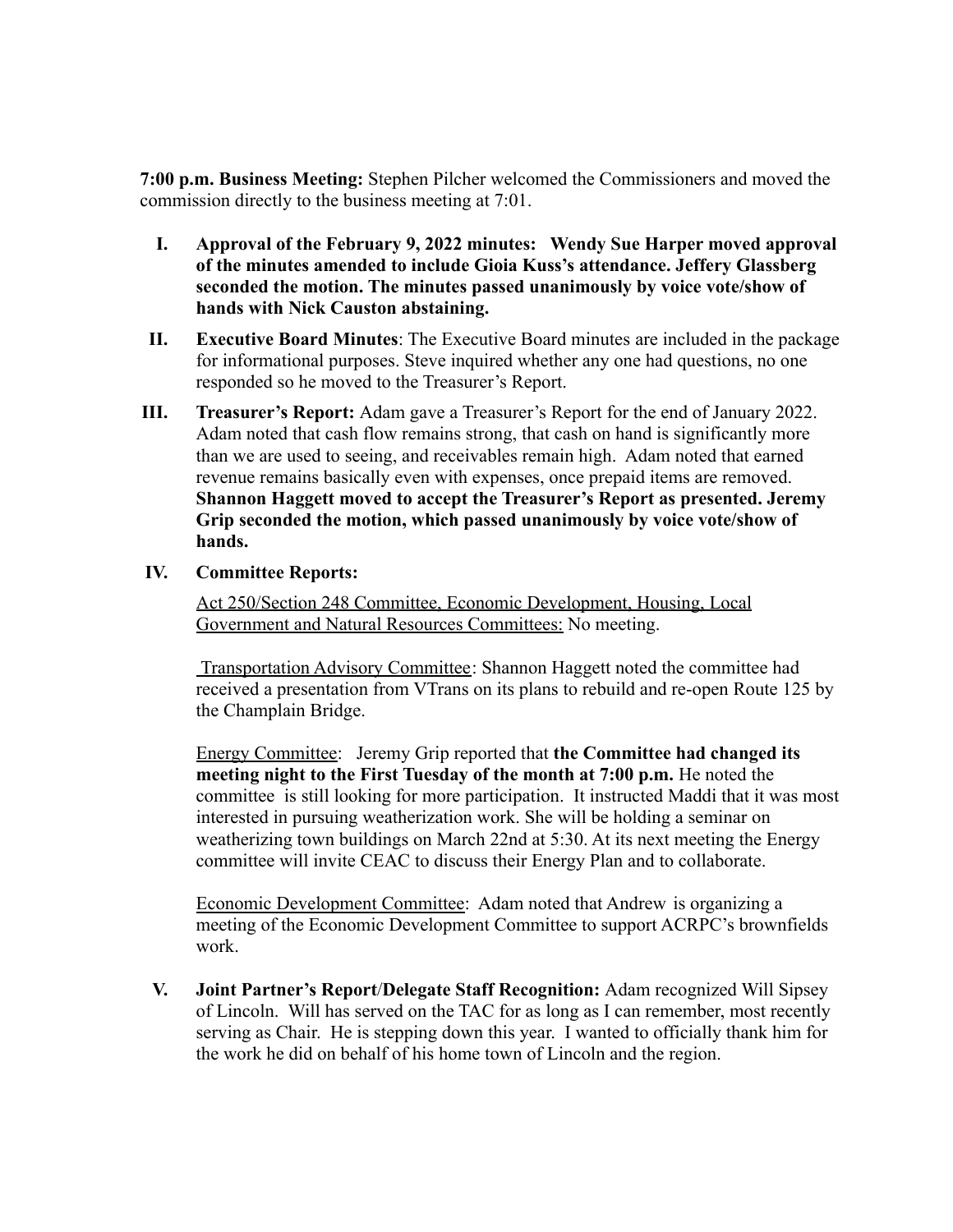14 Seminary Street Middlebury, VT 05753 · www.acrpc.org · Phone: 802.388.3141

# **VI. Old Business:**

Maple Broadband Addison County CUD Update: Adam gave a brief summary of Maple Broadband activities. He noted that Maple Broadband continues really good work to build out broadband services in the region. It has completed its high level design for its network and its Engineering Firm, Vantage Point Solutions, is out field checking the network plans's assumptions. He also noted that Maple Broadband continues to work hard to secure materials so it can begin construction of its network in 2022. It has put out a purchase order for cable and issued an RFP to hire a marketing consultant to help it with its pre-subscription campaign. He noted it has chosen vendors and purchased electronic components and cabinets. Adam noted that labor continues to be a concern, but that Maple Broadband is doing everything within its ability to get to construction in 2022. Lastly, Adam thanked the 8 towns that had contributed ARPA funding to help Maple Broadband with its pre-purchase of equipment and cash flow during its startup.

ARPA Funding, ACRPC activities: The RPCs and VLCT continue to be available to help towns with intertown coordination and advice regarding the Treasury rules. Adam noted that on January 6th, the US Treasury issued the [Final](https://track.robly.com/e12d8b8a-697c-451f-a2db-3c4ccb8075e03d3b2c015c15ab89b575b4d20b6e9bd1) Rule for State and Local Fiscal [Recovery](https://track.robly.com/e12d8b8a-697c-451f-a2db-3c4ccb8075e03d3b2c015c15ab89b575b4d20b6e9bd1) Funds, along with an accessible and helpful overview [document.](https://track.robly.com/e12d8b8a-697c-451f-a2db-3c4ccb8075e0c4793325b790a9d0e945b2bea172aabb) The finalized regulations give Towns much more spending flexibility under the "Lost Revenue" category. All recipients in our region can now classify any portion or the entirety of their awards as Lost Revenue, without having to do any of the calculations formerly required under the interim draft rule. Funds that are categorized as "lost revenue" can be spent on "government services", which includes any service traditionally provided by a government. **There are still a number of restrictions and accounting implications to consider, and VLCT is encouraging all recipients to hold off on ARPA spending until further guidance has been developed**, but the final rules substantially opened up opportunities for municipalities to spend their funding. ACRPC will hold a round table on ARPA spending for towns at the end of April and will include a discussion of accounting compliance at that time. ACRPC continues to focus on helping towns support well conceived projects that will fuel the local economy in the years to come. ACRPC continues to work with 4 towns to use APRA funding to supplement other money to rebuild town buildings: Addison, Monkton, Salisbury and Whiting and is open to other discussions with member communities.

Clean Water Service Provider ("CWSP"): Adam noted that we had received a contract to create the Clean Water Service Provider infrastructure in November. Mike has been working to form the Basin Water Quality Council (BWQC) and all members have been appointed to that council. ACRPC has also completed work setting up a website for the Clean Water Service Provider and would continue to work on

| Addison   | <b>Bridport</b> | <b>Bristol</b> | Cornwall  | Ferrisburgh | Goshen    | Leicester | MARY                                |
|-----------|-----------------|----------------|-----------|-------------|-----------|-----------|-------------------------------------|
| Lincoln   | Middlebury      | Monkton        | New Haven | Orwell      | Panton    | Ripton    | Addison County                      |
| Salisbury | Shoreham        | Starksboro     | Vergennes | Waltham     | Weybridge | Whiting   | <b>Regional Planning Commission</b> |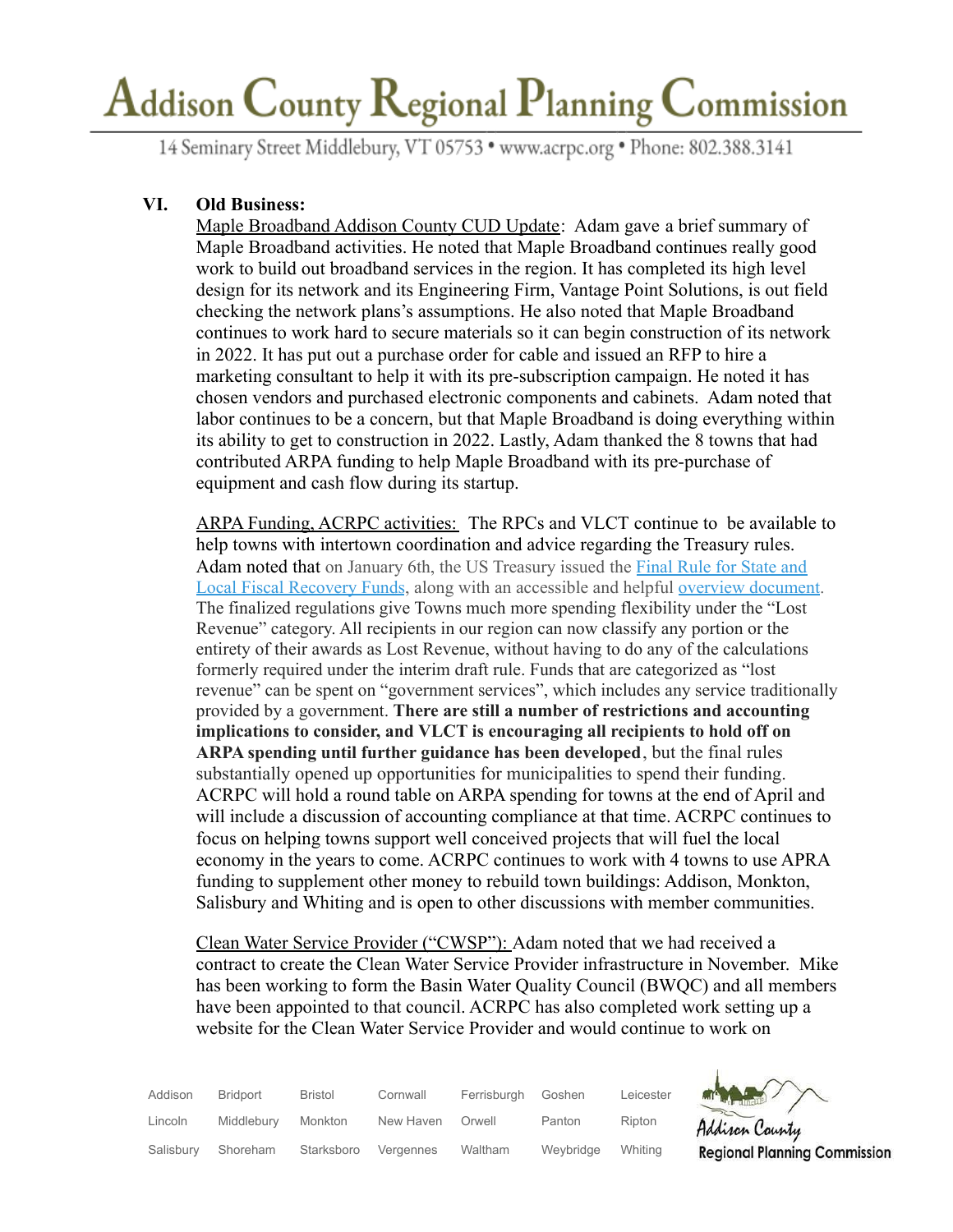14 Seminary Street Middlebury, VT 05753 · www.acrpc.org · Phone: 802.388.3141

organizational documents so the infrastructure supporting the Clean Water Service Provider System will be up and functioning prior to its receipt of funding following July 1, 2022 in the next fiscal year.

Other: None.

## **VIII. New Business:**

Vote to appoint a Nominating Committee: Stephen reminded the Commission that we will vote for a new slate of officers at our annual meeting in May. At its last meeting the Executive Board proposed a slate of members for the Nominating Committee. It now asks the Commission to vote on the Nominating Committee. Steve noted the Executive Board proposed the following commissioners to serve on the nominating committee: Wendy Sue Harper, Chair; Tim Davis and Cheryl Brinkman. Shannon Haggett moved approval of the Nominating Committee. Nick Causton seconded the motion and all approved.

Between March and April, the Nominating Committee will work to find a slate of officers to propose for the Executive Committee. It will present that slate to the Full Commission in April and again in May for a vote of the Commission.

Proposed Budget Amendment (\$15,000) to Addison County Economic Development: Adam requested that the Commission approve a budget amendment allowing him to send \$15,000 to ACEDC this year to support their hiring of a grant writer. ACEDC has pledged to allow ACRPC to also use the grant writer's services. Adam noted that he felt it was a good partnership and a good investment.

Wendy Sue Harper moved to amend the budget to support the grant writer. Shannon Haggett seconded the motion, which all approved.

Annual Meeting: Adam noted the Executive Board would like flexibility to hold an in person annual meeting in May or June, depending upon Covid. THe Commission agreed. He also noted that anyone wanting to nominate a peer for the Bertha Hanson Award should speak with a member of the executive committee by its April 27th meeting.

Other: None.

### **IX. Member's Concerns/Information: None.**

| Addison   | <b>Bridport</b> | <b>Bristol</b> | Cornwall  | Ferrisburgh | Goshen    | Leicester | $\rightarrow$                       |
|-----------|-----------------|----------------|-----------|-------------|-----------|-----------|-------------------------------------|
| Lincoln   | Middlebury      | Monkton        | New Haven | Orwell      | Panton    | Ripton    | Addison County                      |
| Salisbury | Shoreham        | Starksboro     | Vergennes | Waltham     | Weybridge | Whiting   | <b>Regional Planning Commission</b> |